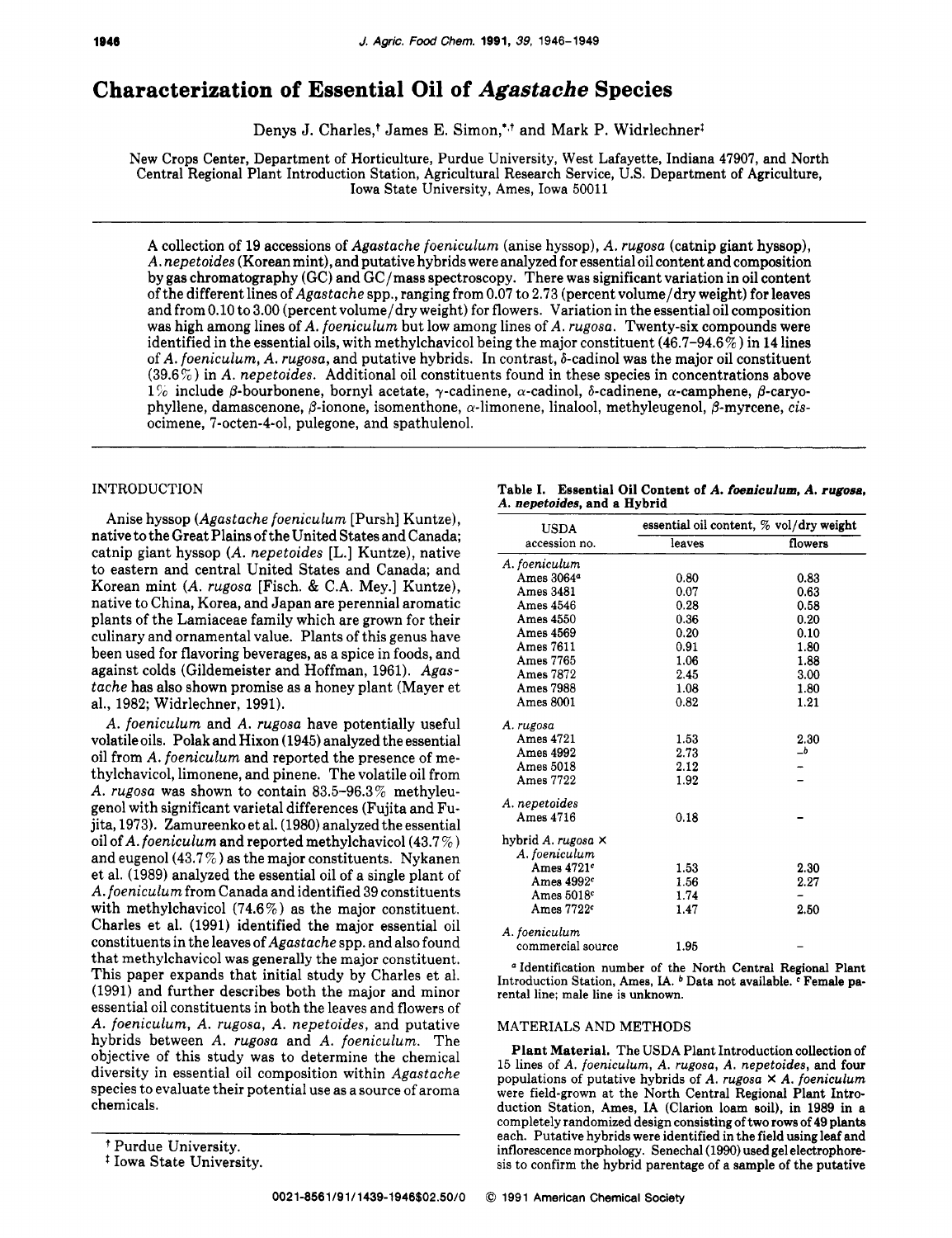Table **11.** Essential Oil Constituents in Leaves of A. *fueniculum* L.

| essential oil                    | % of total oil for USDA Ames accession no. <sup>b</sup> |      |      |      |      |      |      |      |              |      |
|----------------------------------|---------------------------------------------------------|------|------|------|------|------|------|------|--------------|------|
| constituent <sup>a</sup>         | 7988                                                    | 7765 | 7872 | 3064 | 8001 | 7611 | 4550 | 3481 | 4546         | 4569 |
| $\alpha$ -pinene                 | 0.01                                                    | 0.03 |      | 0.04 | 0.09 | 0.25 | 0.44 | 0.74 |              | 0.52 |
| $\alpha$ -camphene               | 0.01                                                    | 0.03 |      | 0.02 | 0.10 | 0.41 | 0.90 | 1.53 |              | 0.96 |
| 7-octen-4-ol                     | 0.07                                                    | 0.11 |      | 0.13 | 0.08 | 0.45 |      |      |              | 0.26 |
| $\beta$ -myrcene                 | 0.04                                                    | 0.09 | 0.23 | 0.11 | 1.13 | 0.64 |      |      |              | 1.67 |
| $\alpha\text{-limonene}$         | 0.25                                                    | 0.44 | 2.53 | 0.44 | 4.88 | 5.80 | 0.91 |      | 0.10         | 2.47 |
| cis-ocimene                      |                                                         |      | 0.25 |      |      | 1.00 | 0.07 |      |              |      |
| linalool                         | 0.03                                                    | 0.04 |      | 0.08 | 0.10 |      | 1.04 | 0.86 | 6.80         | 2.04 |
| dihydroterpineol                 |                                                         |      |      |      |      |      | 0.96 |      |              | 0.82 |
| camphene hydrate                 | 0.04                                                    | 0.05 | 0.38 | 0.05 | 0.06 | 0.34 |      |      |              | 0.53 |
| isomenthone                      |                                                         |      | 0.14 |      |      | 0.17 | 0.88 |      |              | 1.12 |
| methylchavicol                   | 94.6                                                    | 92.5 | 92.6 | 92.1 | 82.1 | 77.7 | 17.9 | 13.5 | 6.70         | 6.27 |
| pulegone                         |                                                         | 0.08 | 0.27 | 0.19 |      | 0.30 | 0.40 |      |              | 0.31 |
| bornvl acetate                   | 0.35                                                    | 0.37 | 0.19 | 0.39 | 1.14 | 2.54 | 18.7 | 28.9 | 1.44         | 18.1 |
| $\beta$ -bourbonene              |                                                         | 0.12 | 0.33 | 1.38 |      | 2.83 | 0.82 | 0.82 | 7.13         | 1.71 |
| methyleugenol                    | 0.50                                                    |      |      | 0.85 |      | 1.48 |      |      |              |      |
| $\beta$ -caryophyllene           | 0.55                                                    | 0.43 | 0.55 | 0.30 | 1.03 | 0.65 | 1.61 | 2.23 | 12.3         | 2.44 |
| $\gamma$ -cadinene               | 3.22                                                    | 3.98 | 2.07 | 2.67 |      | 3.72 | 1.66 | 3.82 | 29.3         | 0.66 |
| δ-cadinene                       |                                                         |      |      | 0.05 |      | 0.03 |      |      |              |      |
| spathulenol<br>$\alpha$ -cadinol | 0.09                                                    | 0.41 | 0.13 |      | 2.18 | 0.12 | 45.6 | 33.0 | 10.5<br>15.6 | 49.5 |

<sup>*a*</sup> Listed in order of elution. <sup>*b*</sup> Listed from high to low methylchavicol.

Table 111. Essential Oil Constituents in Leaves of A. *rugosa* and *A. nepetoides* 

|                          | $\%$ of total oil for USDA Ames accession no. |           |               |      |      |  |  |
|--------------------------|-----------------------------------------------|-----------|---------------|------|------|--|--|
| essential oil            |                                               | A. rugosa | A. nepetoides |      |      |  |  |
| constituent <sup>a</sup> | 4992                                          | 4721      | 7722          | 5018 | 4716 |  |  |
| $\alpha$ -pinene         |                                               |           | 0.01          | 0.01 |      |  |  |
| $\alpha$ -camphene       |                                               |           |               |      | 0.01 |  |  |
| 7-octen-4-ol             | 0.46                                          | 0.66      | 0.54          | 1.21 | 0.04 |  |  |
| $\beta$ -myrcene         | 0.11                                          | 0.23      | 0.30          | 0.55 |      |  |  |
| $\alpha$ -limonene       | 2.09                                          | 4.40      | 6.75          | 10.6 | 0.08 |  |  |
| linalool                 | 0.02                                          | 0.01      | 0.01          | 0.10 | 0.05 |  |  |
| camphene hydrate         | 0.12                                          | 0.11      | 0.23          | 0.34 |      |  |  |
| isomenthone              | 0.04                                          | 0.04      | 0.59          | 8.50 |      |  |  |
| methylchavicol           | 93.7                                          | 92.3      | 80.2          | 55.9 | 6.52 |  |  |
| pulegone                 | 0.06                                          |           | 1.84          | 8.72 |      |  |  |
| bornyl acetate           |                                               |           |               |      | 0.07 |  |  |
| eugenol                  | 0.36                                          | 0.09      | 0.06          | 0.15 |      |  |  |
| damascenone              |                                               |           |               |      | 4.43 |  |  |
| $\beta$ -bourbonene      | 0.08                                          |           | 0.01          | 0.11 | 2.55 |  |  |
| methyleugenol            |                                               | 0.09      | 0.11          | 9.08 |      |  |  |
| $\beta$ -caryophyllene   | 1.91                                          | 0.77      | 0.85          | 1.51 | 16.5 |  |  |
| β-ionone                 |                                               |           |               |      | 1.32 |  |  |
| germacrene B             | 0.07                                          | 0.08      | 0.05          | 0.08 | 0.66 |  |  |
| $\gamma$ -cadinene       | 0.06                                          | 0.09      | 0.63          | 0.60 |      |  |  |
| δ-cadinene               | 0.01                                          | 0.13      | 0.06          | 0.19 |      |  |  |
| spathulenol              | 0.17                                          | 0.34      | 0.14          | 0.42 | 17.4 |  |  |
| caryophyllene oxide      |                                               |           |               |      | 0.76 |  |  |
| δ-cadinol                |                                               |           |               |      | 39.6 |  |  |
| $\alpha$ -cadinol        | 0.41                                          | 0.31      | 0.27          | 0.68 | 4.54 |  |  |

Listed in order of elution.

hybrids. Fifty individual plants from each accession were harvested at the bloom stage, bulked together to reflect the population of each line, and dried at 35 "C. Essential oils were separately extracted from known weights of leaves and flowers.

Essential Oil Extraction. Essential oil was extracted by hydrodistillation. Dried plant tissue was thoroughly mixed, subsampled, and placed in a **2-L** round-bottom flask with distilled, deionized water (lo00 mL for **75** g of dry material), and the essentialoil was extracted using a modified Clevenger trap (ASTA, 1968). For smaller plant samples, the amount of water was adjusted proportionally  $(1 g of dry material: 13.3 mL of water)$ . The distillation period was 1 h and 15 min, and the essential oil content was determined on an oil volume to tissue weight basis (Charles and Simon, 1990). Essential oil samples were stored in silica vials with Teflon-sealed caps at 2 "C in the dark.

Essential Oil Identification and Quantification. Essential oil samples were analyzed by gas chromatography (GC) using a Varian 3700 gas chromatograph equipped with FID and a Varian 4270 electronic integrator (Varian, Walnut Creek, CA). A fused

| Table IV. Essential Oil Constituents in Leaves of A. |  |
|------------------------------------------------------|--|
| rugosa $\times$ A. foeniculum Putative Hybrids       |  |

| essential oil            |            | % of total oil for USDA Ames accession no. |                   |       |
|--------------------------|------------|--------------------------------------------|-------------------|-------|
| constituent <sup>a</sup> | $7722^{b}$ | 4721 <sup>b</sup>                          | 4992 <sup>b</sup> | 5018b |
| $\alpha$ -pinene         |            | 0.06                                       | 0.11              | 0.20  |
| $\alpha$ -camphene       |            |                                            | 0.11              | 0.16  |
| 7-octen-4-ol             | 0.54       | 0.84                                       | 0.57              | 1.09  |
| $\beta$ -myrcene         | 0.07       | 0.78                                       | 0.58              | 1.30  |
| $\alpha$ -limonene       | 2.85       | 7.85                                       | 13.8              | 14.4  |
| cis-ocimene              |            | 0.62                                       | 1.46              | 2.95  |
| linalool                 |            |                                            | 0.07              | 0.12  |
| camphene hydrate         | 0.14       | 0.19                                       | 0.13              | 0.30  |
| isomenthone              | 0.55       | 0.31                                       | 3.06              | 3.33  |
| methylchavicol           | 92.8       | 84.6                                       | 71.1              | 46.7  |
| pulegone                 |            | 0.18                                       | 0.47              | 4.51  |
| bornyl acetate           |            | 0.40                                       | 0.45              | 0.49  |
| eugenol                  |            | 0.03                                       | 0.06              | 0.30  |
| B-bourbonene             | 0.32       | 0.16                                       | 0.51              |       |
| methyleugenol            | 1.74       | 0.09                                       |                   | 15.2  |
| $\beta$ -caryophyllene   | 0.42       | 0.72                                       | 1.16              | 1.65  |
| germacrene B             |            |                                            |                   | 0.12  |
| $\gamma$ -cadinene       | 0.37       | 0.08                                       | 3.85              | 3.25  |
| δ-cadinene               |            | 1.48                                       | 0.81              | 0.21  |
| spathulenol              |            | 0.04                                       | 0.34              | 0.63  |
| $\alpha$ -cadinol        |            |                                            |                   | 0.92  |

 $a$  Listed in order of elution.  $b$  Female parental line; male line is unknown.

silica capillary column  $(12 \text{ m} \times 0.22 \text{ mm} \text{ i.d.})$  with an OV101 [Varian, poly(dimethylsiloxane)] bonded phase was used to separate the oil constituents. Direct injection of **O.5-pL** oil samples with helium as the carrier gas (100:1 split-vent ratio) and oven temperature held isothermal at 80 °C for 2 min and then programmed to increase at 3 "C/min to 200 "C gave complete elution of all peaks (sensitivity 10<sup>-10</sup>, attenuation 16). The injector and detector temperatures were 200 and 300  $^{\circ}$ C, respectively. Essential oil constituents were identified on the basis of retention time and by co-injection with standard compounds. The relative peak area for individual constituents was determined by a Varian 4270 integrator (Charles et al., 1990).

GC/Mass Spectrometry Analysis. **Pure** compounds *[a-cam*phene,  $\alpha$ -pinene,  $\alpha$ -limonene,  $\beta$ -myrcene, bornyl acetate, cisocimene, eugenol, linalool, menthone, methylchavicol, methyleugenol, and pulegone (J. Manheimer)] and essential oil constituents were verified by GC/MS. A Finnigan **(San** Jose, CA) GC (9610) and MS (4000) hooked on-line to a Data General Nova/4 data processing system used electron impact analysis **as**  previously described (Charles and Simon, 1990; Charles et al., 1990).

Tentative identification of sesquiterpenes was accomplished by matching the mass spectra of each compound with different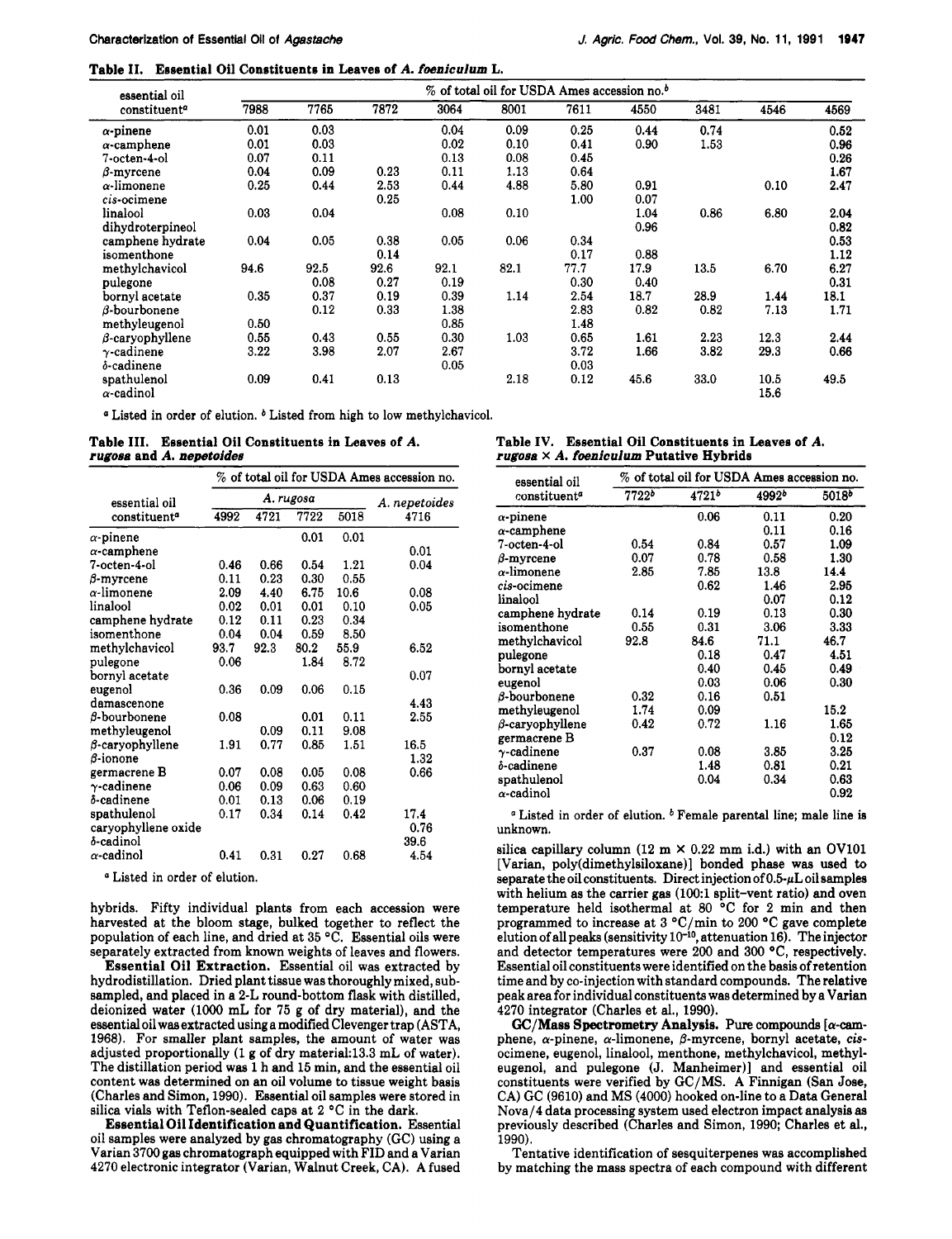Table **V. Comparative Analysis of** Flower Oil **Composition** of **A.** *foeniculum* **and** *A. rugosa* **x** *A. fwniculum* 

| <b>USDA</b>                      | % of total oil of major essential oil constituent <sup>e</sup> |                    |                |                |                        |                    |             |  |
|----------------------------------|----------------------------------------------------------------|--------------------|----------------|----------------|------------------------|--------------------|-------------|--|
| accession no.                    | $\beta$ -myrcene                                               | $\alpha$ -limonene | methylchavicol | bornyl acetate | $\beta$ -caryophyllene | $\gamma$ -cadinene | spathulenol |  |
| A. rugosa $\times$ A. foeniculum |                                                                |                    |                |                |                        |                    |             |  |
| Ames $4721b$                     | 1.27                                                           | 8.58               | 85.2           | 0.10           | 0.60                   | 0.98               | 0.05        |  |
| Ames $4992b$                     | 1.04                                                           | 24.7               | 51.0           | 1.08           | 1.38                   | 3.01               | 0.34        |  |
| Ames 7722 <sup>b</sup>           |                                                                | 3.28               | 76.3           | 12.9           |                        | 4.87               |             |  |
| A. foeniculum                    |                                                                |                    |                |                |                        |                    |             |  |
| Ames 3064                        | 0.07                                                           | 0.20               | 93.2           | 0.48           | 0.88                   | 1.78               | 0.81        |  |
| <b>Ames 3481</b>                 | 0.44                                                           | 1.50               | 64.4           | 14.3           | 0.53                   | 5.12               | 4.20        |  |
| Ames 4546                        |                                                                |                    | 38.4           | 10.9           | 3.23                   | 6.23               | 7.87        |  |
| Ames 4550                        | 0.81                                                           | 2.88               | 49.9           | 8.84           | 2.24                   | 4.91               | 14.6        |  |
| Ames 4569                        | 2.37                                                           | 1.20               | 21.3           | 13.0           | 3.66                   | 1.96               | 29.4        |  |
| Ames 7611                        | 1.22                                                           | 2.55               | 86.8           | 1.21           | 1.51                   | 2.07               | 1.24        |  |
| Ames 7765                        | 0.01                                                           | 0.02               | 95.5           | 0.35           | 0.42                   | 2.11               | 0.15        |  |
| Ames 7872                        | 0.14                                                           | 1.69               | 94.8           | 0.14           | 0.45                   | 1.13               | 0.04        |  |
| Ames 7988                        | 0.03                                                           | 0.17               | 95.6           | 0.30           | 0.35                   | 1.93               | 0.11        |  |
| <b>Ames 8001</b>                 | 1.11                                                           | 3.92               | 88.7           | 0.77           | 0.74                   | 1.66               | 0.40        |  |

<sup>*a*</sup> Listed in order of elution. <sup>*b*</sup> Female parental line; male line is unknown.

**MS** compound libraries for best fit (Finnigan; Heller and Milne, **1978;** Stenhagen et **al., 1974;** Adams, **1989).** 

#### RESULTS AND DISCUSSION

The analysis of a collection of 19 accessions of *Agastache* spp. for essential oil content and composition is presented in Tables I-IV. The oil content of *A foeniculum* ranged from 0.07% to 2.45% for leaves and from  $0.10\%$  to  $3.00\%$  for flowers; from  $1.53\%$  to  $2.73\%$  for leaves and 2.30% for flowers of *A. rugosa;* from 1.47% to 1.74% for leaves and from 2.27 % to 2.50% for flowers of putative hybrids of *A. rugosa* **X** *A. foeniculum* (Table I). The oil content of the leaves of *A. nepetoides* was low (0.18%) as compared to that of a commercial source of *A. foeniculum*  (1.95%). Diversity in the essential oil content of the different lines of *Agastache* spp. was observed, with the highest oil content being obtained from *A. rugosa* Ames 4992 (2.73%) and Ames 5018 (2.12%), and *A. foeniculum*  Ames 7872 (2.45%). In most accessions, the flowers had a higher oil content than the leaves (Table I).

Twenty-six compounds were identified in the essential oils of the different *Agastache* species and accessions (Tables II-IV) with some of these compounds ( $\alpha$ -camphene, 8-bourbonene, bornyl acetate, cis-ocimene, and 7-octen-4-01) not previously reported. There was great variation in the methylchavicol content of *A. foeniculum*  lines (6.27-94.6%). The lines of *A. foeniculum* low in methylchavicol  $(6.27-17.9\%)$  were high in spathulenol  $(10.5-49.5\%)$ . Other major oil constituents in *A. foeniculum* lines included bornyl acetate,  $\gamma$ -cadinene,  $\beta$ -caryophyllene,  $\alpha$ -limonene, and  $\alpha$ -cadinol (Table II). All of the *A. rugosa* lines and putative hybrids were high in methylchavicol, ranging from 46.7 % to 93.7 % (Tables I11 and IV). The other major constituent in these lines was  $\alpha$ -limonene (2.09-14.4%) with the exception of putative hybrid Ames 5018, in which methyleugenol **was also** found in high concentration (15.2%). The only *A. nepetoides*  line, Ames 4716, was low (6.52 % ) in methylchavicol (Table 111). The major constituents in the essential oil of *A. nepetoides* **includedb-cadinol(39.6%),** spathulenol(17.4%), and  $\beta$ -caryophyllene (16.5%). Damascenone and  $\beta$ -ionone, reported to be present in *A. foeniculum* by Nykanen et al. (1989), could only be detected in *A. nepetoides*  essential oil (Table 111). Germacrene B was found in all A. *rugosa* lines, *A. nepetoides,* and one of the putative hybrids (Ames **5018),** while caryophyllene oxide was detected only in A. *nepetoides.* 

Bornyl acetate, present in three lines (Ames 4721,4992, and 5018) of the putative hybrids, *A. nepetoides,* and all of the lines of *A. foeniculum,* **was** not detected in any of the *A. rugosa* lines. Similarly,  $\alpha$ -camphene present in Ames 4992 and Ames 5018 lines of the putative hybrids and eight lines of *A. foeniculum* was absent in *A. rugosa.*  Eugenol and germacrene B, which were absent in all *A. foeniculum* lines, were present both in some putative hybrid lines and in **all** *A. rugosa* lines. The cis-ocimene present in three lines of putative hybrids and *A. foeniculum* could not be detected in any *A. rugosa* lines.

The essential oil composition of the flowers of 10 lines of *A. foeniculum* and 3 populations of putative hybrids was analyzed to determine the compounds contributing to the floral scent (Table V). Methylchavicol was again the major oil component, ranging from 21.3% to **96.6%.**  The flower oil of *A. foeniculum* had a higher methylchavicol content than the leaf oil, while the leaf oil of putative hybrids had a higher methylchavicol content than the flower oil.

Our results demonstrate a great diversity in essential oil composition in *A. foeniculum* but low in *A. rugosa* and putative hybrids. The chemical compositions of the essential oils obtained from *A. rugosa* and hybrids were almost similar. This supports the findings of Vogelmann (1983), who found that different populations of A. rugosa were very similar genetically. Methylchavicol was present in all lines of *Agastache* spp. and was the major oil constituent in most accessions.

### ACKNOWLEDGMENT

Journal Paper No. 12 901, Purdue University Agricultural Experiment Station, West Lafayette, IN 47907. We thank Lester A. Wilson and Jules Janick for reviewing the manuscript.

#### LITERATURE CITED

- Adams, R. P. Identification of Essential Oils by Ion Trap Mass Spectroscopy; Academic **Press:** New **York, 1989.**
- ASTA. Official analytical methodsof the AmericanSpice Trade Association; ASTA: Englewood Cliffs: NJ, 1968; pp 8-11.
- Charles, D. **J.;** Simon, J. E. Comparison of extraction methods for the rapid determination of essential oil content and composition of basil (Ocimum spp.). J. Am. Soc. Hortic. Sci. **1990,115,458-462,**
- Charles, D. J.; Simon, J. E.; Wood, K. V. **Eeeentialoilconstituents**  of Ocimum micranthum Willd. J. Agric. Food Chem. **1990, 38, 120-122.**
- Charles, D. **J.;** Simon, J. E.; Glowacki, C.; Widrlechner, M. P. The major essential oil constituents of Agastache spp. Acta Hortic. **1991,** in press.
- Finnigan **4000 GC/MS;** NBS Library **31 331** entries.